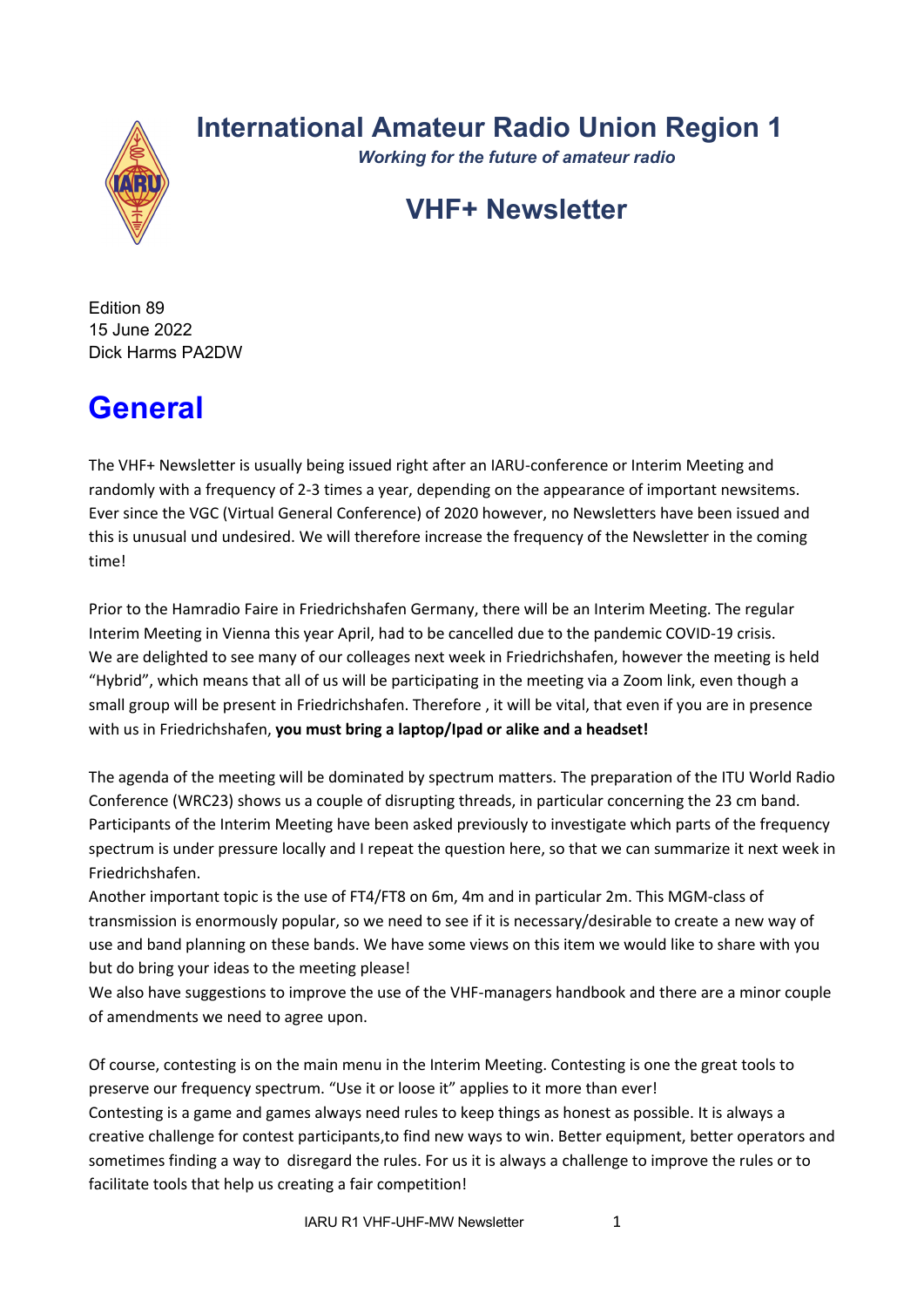I hope to meet many of the winners in Friedrichshafen when they collect their prizes and see where they all did it for! Some more contesting news items in the next chapter!

Best regards,

Dick W. Harms PA2DW Chairman IARU-Comittee C5 (VHF+)

### **VHF+ Contest News**

#### **2022 Contest Calendar**

| Month              | Date      | <b>Contest name</b>                             |
|--------------------|-----------|-------------------------------------------------|
| April              | $16 - 17$ | IARU Reg. 1 50 MHz MGM Contest                  |
| May                | $21 - 22$ | IARU Reg. 1 70 MHz MGM Contest                  |
| June               | $11 - 12$ | IARU Reg. 1 ATV Contest                         |
| June               | $18 - 19$ | IARU Reg. 1 50 MHz CW/SSB Contest               |
| July               | $16 - 17$ | IARU Reg. 1 70 MHz CW/SSB Contest               |
| September 03-04    |           | IARU Reg. 1 145 MHz Contest                     |
| October            | $01 - 02$ | IARU Reg. 1 UHF/Microwaves Contest              |
| November $05 - 06$ |           | IARU Reg. 1 Marconi Memorial CW 145 MHz Contest |

#### **IARU Region 1 50 MHz CW/SSB Contest**

The next weekend (June 18<sup>th</sup>/19<sup>th</sup>) is going to be the 2022 edition of the 50 MHz CW/SSB Contest.

| Year | 50 MHz |
|------|--------|
| 2014 | 497    |
| 2015 | 580    |
| 2016 | 564    |
| 2017 | 613    |
| 2018 | 309    |
| 2019 | 382    |
| 2020 | 537    |
| 2021 | 714    |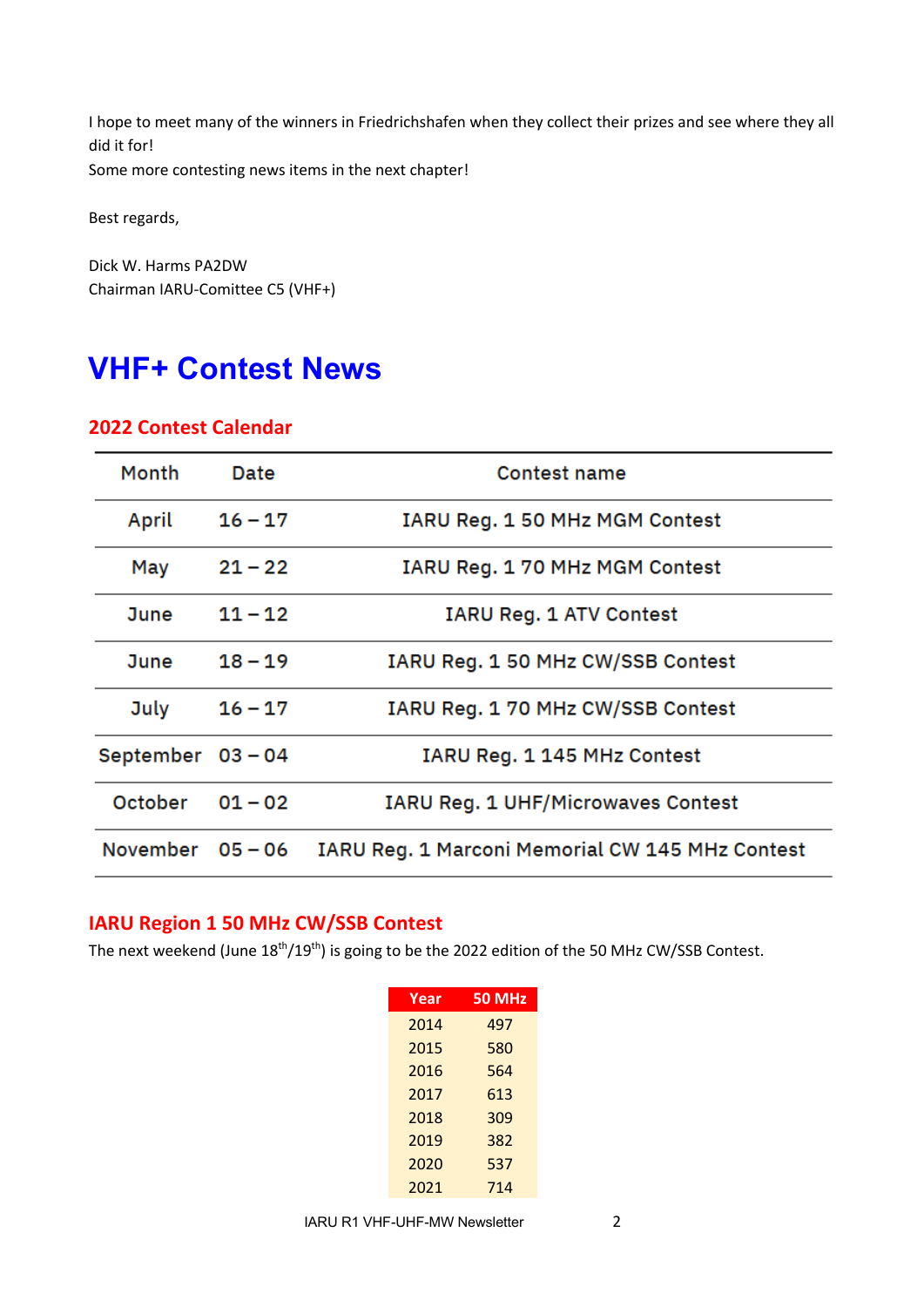The 2021 edition of this contest has seen 714 participants in all three categories (SO-MO-6H), which is the highest number of logs received since 2014 (when we officially adopted the IARU Region 1 Contest robot tool).

We hope that the 2022 edition is going to be a new record in terms of participants from all the IARU Region 1, if "miss propagation" will help the participants the fun will be sure, with a high number of QSOs and pileups on SSB and CW.

We recommend you all the respect of the IARU Region 1 Bandplan, in particular the intercontinental DX window.

Further, we remember to all the participants how to send their logs :

- to your national VHF Contest Manager, who is responsible to upload all the logs in the IARU Region 1 Contest Robot,
- or you can upload them directly on the IARU Contest Robot https://iaru.oevsv.at

Those who are willing to win a prize in their participation category must respect the 34 hours rule:

• In every category of all the IARU Region 1 Contests the stations willing to win their categories must submit their logs individually to the IARU R1 Contest Robot within the 23:59 UTC of the Monday after the contest (34 hours); only these stations will be eligible to the victory and prizes.

• If the first station in the classification did not send his log before the deadline to be eligible for the victory (34 hours), then the first station which sent his log within the 34 hours deadline will be the winner. (VGC 2020)

The complete rules are available on the VHF Handbook v 9.01 page 75 and the followings: https://www.iaru-r1.org/reference/handbooks/

#### **IARU Region 1 VHF & Up Trophy**

In 2022 we have started the first-ever edition of the IARU Region 1 VHF & Up Trophy; you can find all the rules on the VHF Handbook v 9.01 page 88 (Part 3 / Chapter 6).

The March Subregional Contest has been already evaluated and the final results are visible on the IARU R1 contest robot website at https://iaru.oevsv.at, we are waiting for the deadline of the complaining period for the May Subregional Contest to release the final results, in the meantime, we are collecting all the logs for the latest June Microwave Subregional Contest.

The March Subregional Contest has seen 1843 participants from all over Region 1 on all the bands up to 144 MHz, for the May session has been collected 2118 logs.

The next contest on the calendar for the Trophy will be the July Subregional Contest held on the 1st full weekend of July.

We remember that you can send your logs:

- to your national VHF Contest Manager, who is responsible to upload all the logs in the IARU Contest Robot,
- or you can upload them directly on the IARU Contest Robot https://iaru.oevsv.at

For the March, May, June, and July Subregional Contests there isn't the 34 hours rule (valid only for the IARU Region 1 contests in September and October).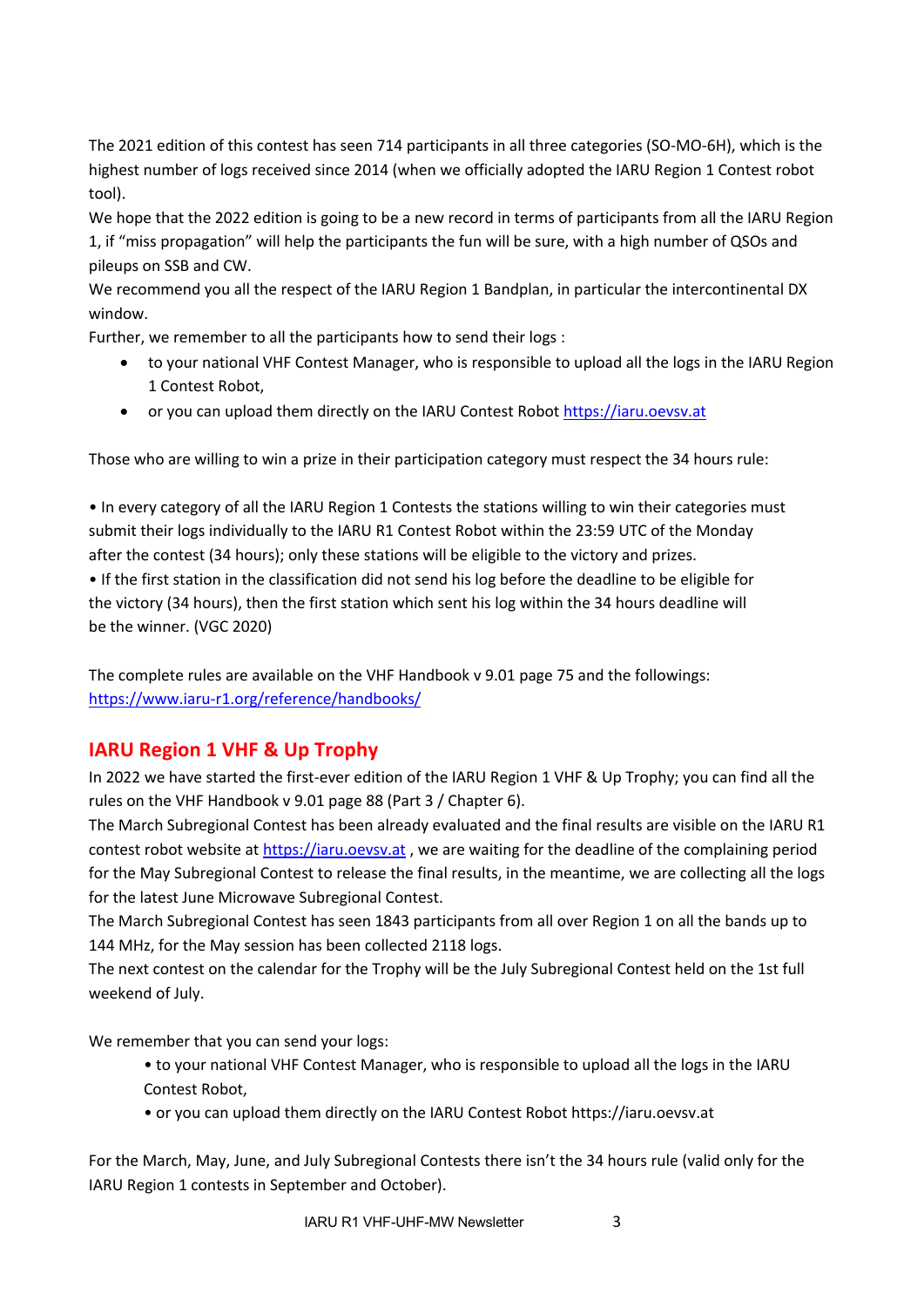#### **IARU Region 1 50 MHz and 70 MHz MGM Contests**

The 2022 edition of these two contests has been the first one evaluated using the IARU Region 1 Contest Robot, in 2021 we have used the RSGB robot to collect all the ADIF logs and Rob PE1ETR evaluated them with his own contest robot. (Thanks to RSGB, Ian G0FCT, and Rob PE1ITR).

Both the contests have been already evaluated and the results are available at https://iaru.oevsv.at The 50 MHz session, held on April 16<sup>th</sup>-17<sup>th</sup>, has seen only 14 participants, despite the good number of qsos, more than a hundred, in some logs.

For the 70 MHz session, held on May  $21^{st} - 22^{nd}$ , it has been received 13 logs, and also in this band the number of QSOs was quite good in some logs.

#### **Stations eligible to win a prize (34 hours rule)**

| Month            | Date      | <b>Contest name</b>                             |
|------------------|-----------|-------------------------------------------------|
| April            | $16 - 17$ | IARU Reg. 1 50 MHz MGM Contest                  |
| May              | $21 - 22$ | IARU Reg. 170 MHz MGM Contest                   |
| June             | $11 - 12$ | IARU Reg. 1 ATV Contest                         |
| June             | $18 - 19$ | IARU Reg. 1 50 MHz CW/SSB Contest               |
| July             | $16 - 17$ | IARU Reg. 1 70 MHz CW/SSB Contest               |
| September 03-04  |           | IARU Reg. 1 145 MHz Contest                     |
| October          | $01 - 02$ | IARU Reg. 1 UHF/Microwaves Contest              |
| November $05-06$ |           | IARU Reg. 1 Marconi Memorial CW 145 MHz Contest |

This rule is adopted in all IARU Region 1 contests (except the ATV Contest):

• In every category of all the IARU Region 1 Contests the stations willing to win their categories must submit their logs individually to the IARU R1 Contest Robot within the 23:59 UTC of the Monday after the contest (34 hours); only these stations will be eligible to the victory and prizes. • If the first station in the classification did not send his log before the deadline to be eligible for the victory (34 hours), then the first station which sent his log within the 34 hours deadline will be the winner. (VGC 2020)

#### **Final considerations**

The key to success in organizing a competition is to make the rules understandable for all the community of possible participants, to achieve this result IARU Region 1 has used and is using all the means to reach every contester in the region.